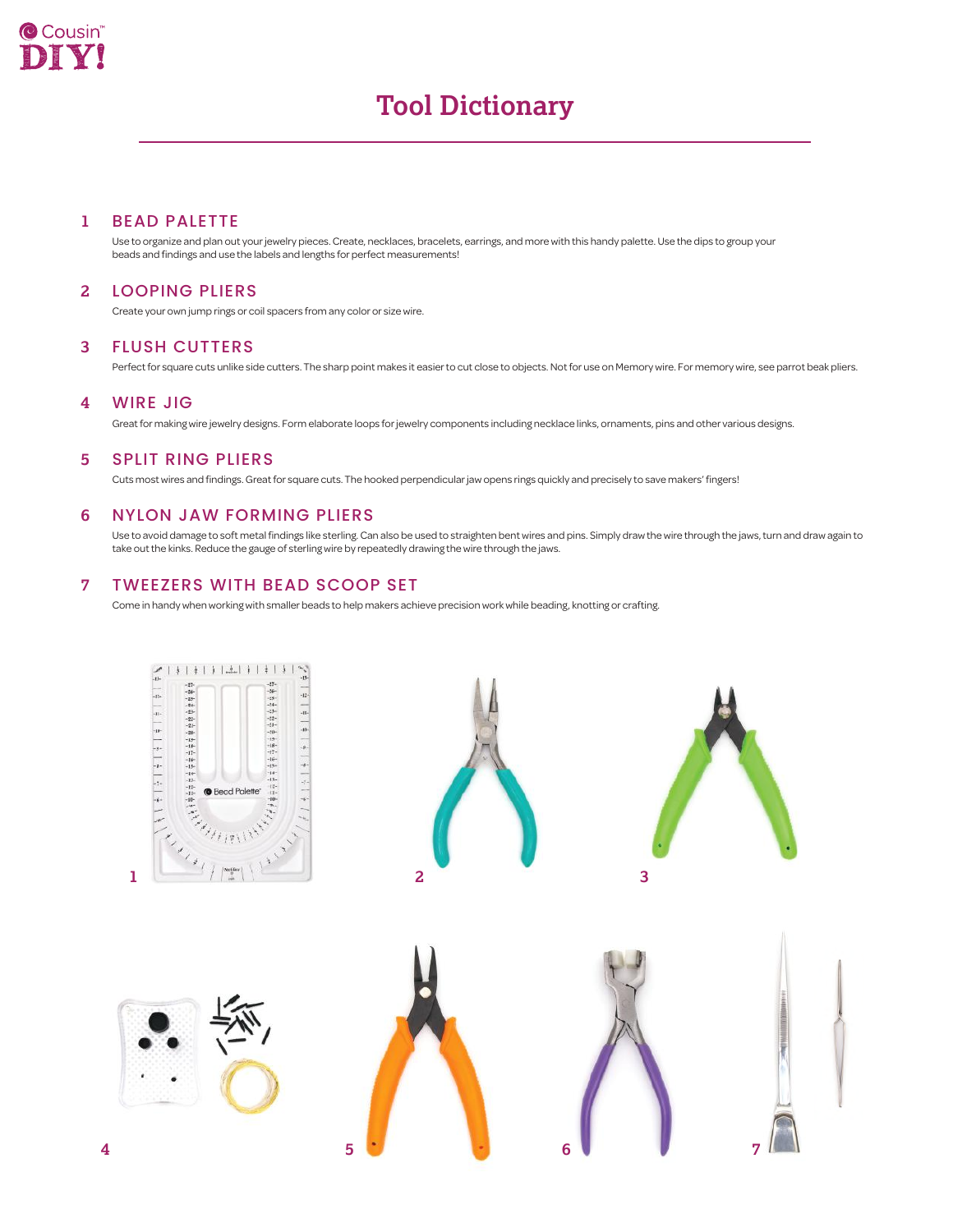

# **Tool Dictionary**

#### RING MANDREL **8**

Use to round out wire and metal. The perfect tool to shape wires for earrings or bend metal for rings. It is also graduated for perfect sizing.

#### CHASING HAMMER **9**

Has a dual head with one smooth face for flattening or forging metal and a rounded face for peening and riveting.

### **10** JEWELRY MALLET

Has a dual head with a plastic end and a rubber end. Great for jewelry and creative projects. Especially good for avoiding scratches while working with metals.

#### **11** BEADING NEEDLES

Longer than standard sewing needles. Use to string multiples beads at the same time as a great time saver.

# **12** BEAD REAMER

Great for smoothing out rough edges around bead holes and work great on all different types of jewelry.

# **13** NEEDLE NOSE PLIERS

A multi-purpose tool to help grip and hold small jewelry parts, especially when using both hands.

### **14** ROUND NOSE PLIERS

Perfect for forming loops and curves in wires.